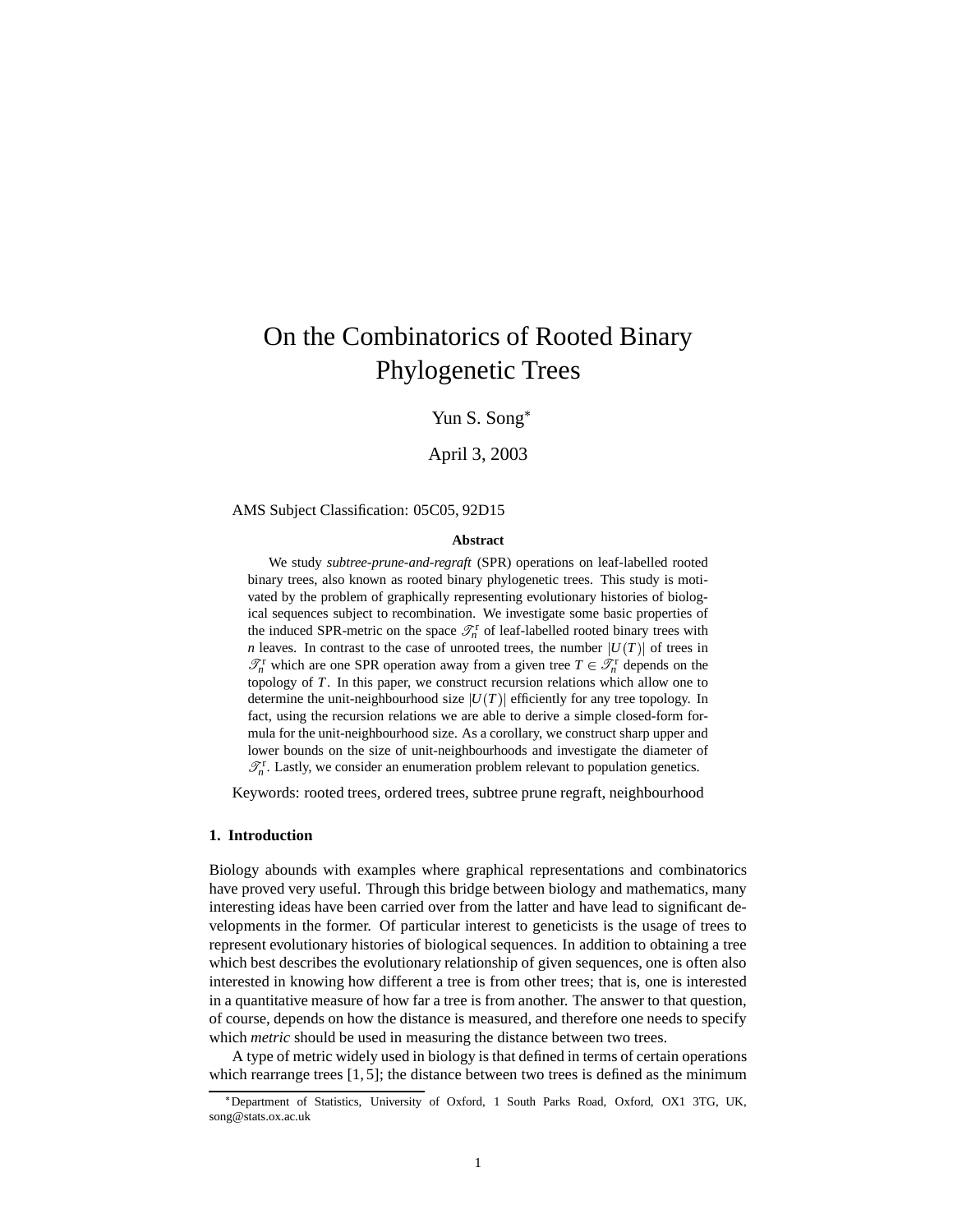number of operations required to transform one tree to the other. A particular kind of operation which will be the focus of this paper is the so-called *subtree pruning and regrafting* [5]. In a subtree-prune-and-regraft (SPR) operation, one detaches an edge from a tree  $T$ , thus "pruning" a subtree  $t$  from  $T$ , and "regrafts"  $t$  to somewhere else on the remaining part of  $T$ . We defer a more precise definition of SPR operations until  $\S$ 2.

In [1], Allen and Steel have considered the space  $\mathcal{I}_n^{\text{ur}}$  of leaf-labelled *n*-leaved *unrooted* binary trees. After having defined the neighbourhood of a tree  $T \in \mathcal{T}_n^{\text{ur}}$  as the set of all trees in  $\mathcal{T}_n^{\text{ur}}$  which are one SPR operation away from *T*, Allen and Steel have shown that the size of the neighbourhood of *T* does not depend on the topology of *T* and is equal to  $2(n-3)(2n-7)$ . Moreover, they have shown that the diameter  $\text{diam}_{SPR}(\mathcal{I}_n^{\text{ur}})$ , measured using the SPR-metric, satisfies the following bounds [1]:

$$
n/2 - o(n) \le \text{diam}_{SPR}(\mathcal{T}_n^{\text{ur}}) \le n - 3. \tag{1.1}
$$

In the present paper, we investigate analogous questions for *rooted* trees, which, as we discuss presently, are more relevant to biology than *unrooted* trees. In contrast to the case of *unrooted* trees, the size  $|U(T)|$  of the neighbourhood of a leaf-labelled *rooted* binary tree  $T \in \mathcal{T}_n^r$  depends on the topology of *T*. We are, however, able to construct recursion relations which can be used to compute  $|U(T)|$  efficiently for any tree topology type. Furthermore, using the recursion relations, we derive a simple closed-form formula for  $|U(T)|$ . We find two particular topology types, one of which realises the maximum value of  $|U(T)|$  and the other the minimum, and we combine this finding with the aforementioned results to construct sharp bounds for  $|U(T)|$ . Also, we show that the diameter of  $\mathcal{T}_n^r$  satisfies bounds similar to that shown in (1.1).

When representing genealogical processes by trees, it is natural to use rooted trees instead of unrooted trees, for the existence of a distinguished point on a tree enables us to define a sense of time direction; that is, time flows from the root to the leaves. This distinction between rooted and unrooted trees leads to observable differences in practice. For instance, in [2] Hein has proposed an algorithm for reconstructing the most parsimonious evolutionary histories of sequences which have undergone recombination. As he points out in the paper, if unrooted trees are used in the algorithm, internal contradictions might arise, thus preventing the construction of a graphical representation. If rooted trees are used, however, it could be possible to compute the exact minimum number of recombination events and thereby construct a consistent graphical representation [4]. Our findings from the present paper are used in [4], where SPR operations on rooted trees are used to represent recombination events.

In genetics, one is naturally lead to consider leaf-labelled rooted binary trees whose internal vertices, which correspond to biological events, are totally ordered. Such trees are sometimes called *ordered* trees. In this paper we consider an enumeration problem which arises in population genetics. Namely, we derive closed-form formulae for the number of rooted and ordered trees which are compatible with a bipartition of the label set.

This paper is organised as follows. In  $\S2$  we lay out some basic definitions and state a few fundamental results regarding the combinatorics of leaf-labelled rooted binary trees. In  $\S$ 3 we construct recursion relations for the size of unit-neighbourhoods and derive a closed-form formula for  $|U(T)|$ . In §4 we obtain sharp upper and lower bounds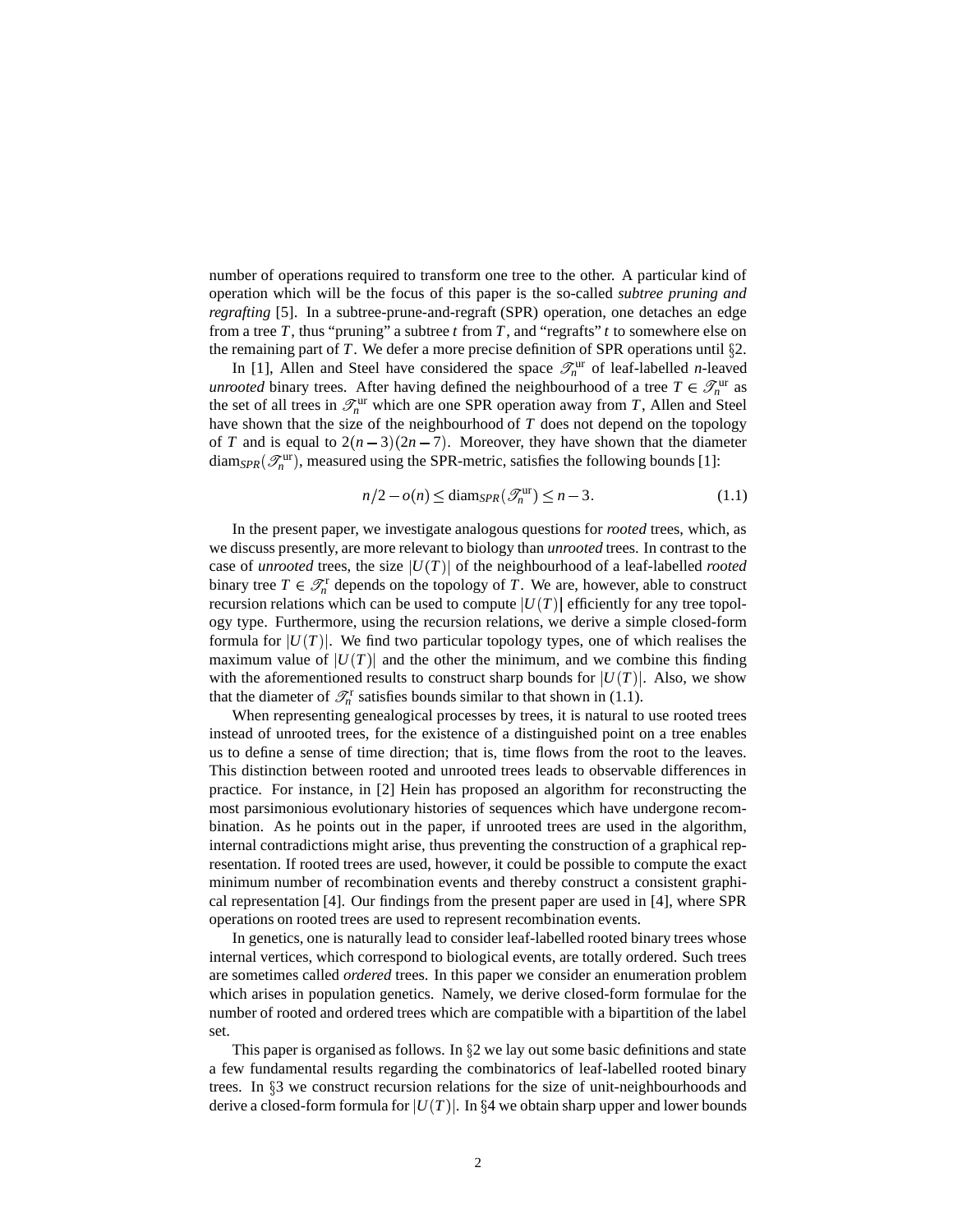on the size of unit-neighbourhoods. The diameter of the space  $\mathcal{T}_n^r$  is discussed in §5. In  $§6$  we discuss the aforementioned enumeration problem relevant to genetics.

(NOTE: We have written a computer program to check explicitly all our results for  $n \leq 9$ .)

#### **2. Preliminaries**

#### 2.1. Definitions

By a *rooted binary phylogenetic tree* we mean a leaf-labelled rooted binary tree whose branch lengths are not specified. The space of leaf-labelled rooted binary trees with *n* leaves is denoted by  $\mathcal{T}_n^r$ . The degree of a vertex *v* is the number of edges which are incident with *v*. For  $n \ge 2$ , a tree in  $\mathcal{T}_n^r$  has *n* labelled degree-1 vertices called *leaves*;  $n - 2$  unlabelled degree-3 vertices; and a distinguished vertex of degree 2 called the *root*. A 1-leaved tree consists of a single labelled degree-0 vertex which serves as both the root and the leaf. A vertex which is not a leaf is called an *internal* vertex. The leaves of an *n*-leaved tree are bijectively labelled by a finite set *L* of *n* elements. Let  $L(T)$  be the label set for the leaves in  $T \in \mathcal{T}_n^r$ . Then, for a subtree  $s \subset T$ ,  $L(s) \subset L(T)$ denotes the label set for the leaves in *s*. In the remainder of this paper, when we say a tree without any qualification, we shall mean a leaf-labelled rooted binary tree.

We say that two vertices  $u, v \in T$  are *adjacent* if there exists an edge which joins *u* and *v*. A *path* from vertex  $v_0$  to vertex  $v_k$  is an alternating sequence  $v_0, e_1, v_1, e_2, \ldots, e_k, v_k$ of vertices  $v_i$  and edges  $e_i$ , such that (1)  $e_i$  joins  $v_{i-1}$  and  $v_i$ , and (2) all  $e_i$ s and  $v_i$ s are distinct. For *v* a degree-3 vertex in *T*, we define  $\gamma(v)$  as the number of degree-3 vertices, not including *v* itself, in the path between *v* and the root of *T*.

In a rooted tree, time flows from the root to the leaves. We say that vertex  $v \in T$  is a *descendant* of vertex  $u \in T$  if there exists a path from  $u$  to  $v$  which goes strictly forward in time; *u* is called an *ancestor* of *v*. A *subtree s* of a tree  $T \in \mathcal{T}_n^r$  is a tree in  $\mathcal{T}_n^r$ , where  $n' \leq n$ , and is defined by the property that if a vertex  $v \in T$  is contained in *s*, then so are all its descendants. In this paper a subtree whose root is adjacent to the root of *T* is called an *R*-subtree.

An *n*-leaved rooted binary tree contains  $2n - 2$  edges. For any (sub)tree *s*, we denote by  $\ell(s)$  the number of leaves in *s* and define  $\eta(s) := 2\ell(s) - 2$ , which is equal to the number of edges in *s*.

**Lemma 2.1.** (Schröder) The *number* of *inequivalent* leaf-labelled rooted binary trees *with n leaves is [3]*

$$
R(n) := |\mathscr{T}_n^r| = (2n-3)!! = (2n-3) \times (2n-5) \times \cdots \times 3 \times 1 = \frac{(2n-2)!}{2^{n-1}(n-1)!}.
$$

#### 2.2. SPR Operations

There are three kinds of SPR operations that can be performed on leaf-labelled rooted binary trees. An illustration of these operations is shown in Figure 1. In what follows, let *T* (resp. *T*<sup>'</sup>) denote a tree before (resp. after) an SPR operation. The notation  $T \setminus t$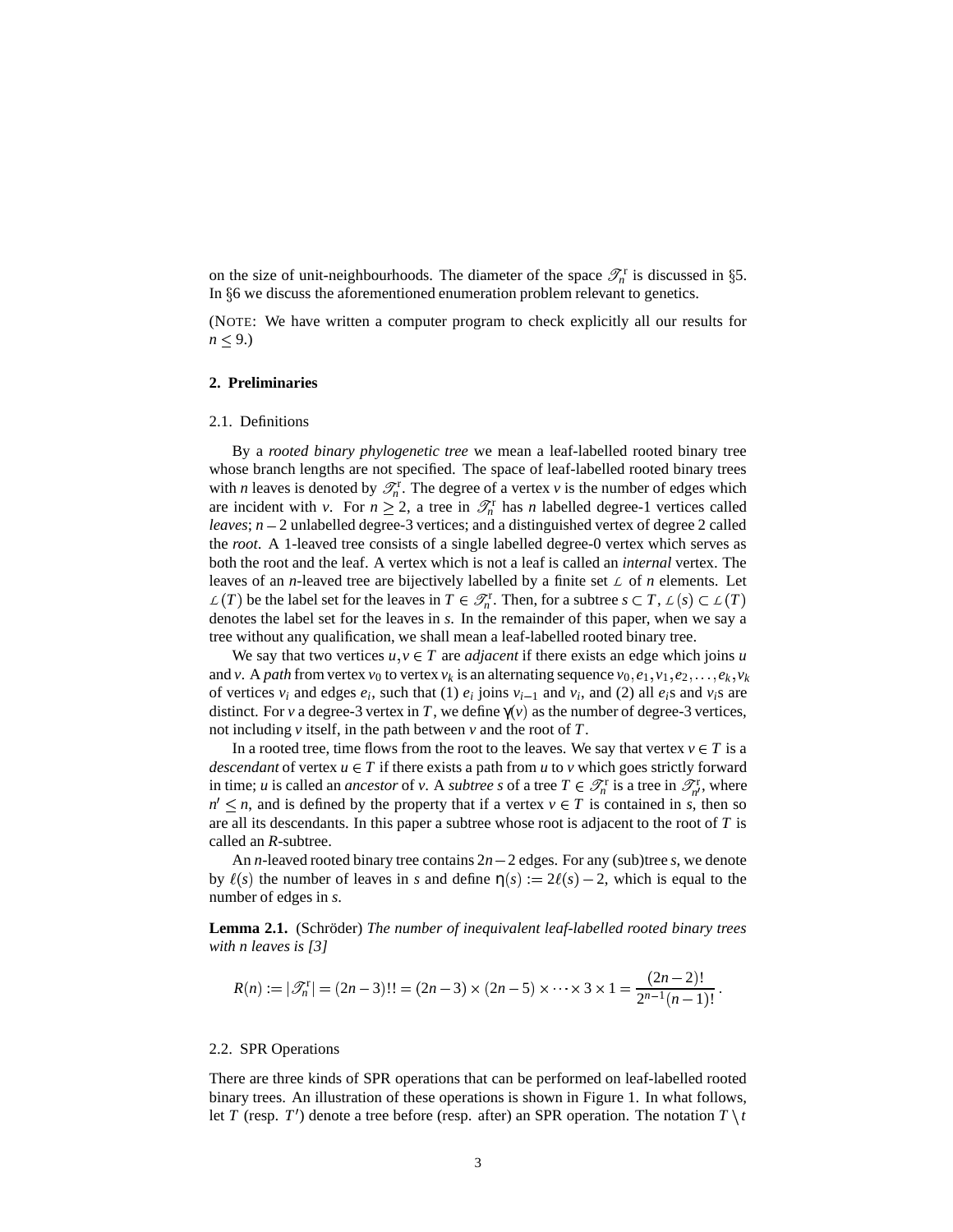denotes the part of *T* obtained from removing a subtree *t* and the edge incident with the root of *t* but not contained in *t*. In words the three SPR operations are as follows.

- (1) An edge *e* is cut to prune a non-*R*-subtree *t*, and *t* is regrafted onto a pre-existing edge in the remaining part  $T \setminus t$  of  $T$ , thus creating a new degree-3 vertex. The vertex in  $T \setminus t$  where *e* used to be incident gets removed. The root of  $T$  remains the root of *T'*. (In Figure 1,  $T \rightarrow T_1$  is an example of this kind. The edge  $e_b$  is cut and then regrafted onto the edge *ea*.)
- (2) Let  $s_1$  and  $s_2$  be the two *R*-subtrees of *T*, and let  $e_1$  and  $e_2$ , respectively, be the edges which join their roots to the root of *T*. The edge  $e_1$  is cut to prune  $s_1$ , and *s*<sup>1</sup> is regrafted onto a pre-existing edge in *s*2. The edge *e*<sup>2</sup> gets removed and the degree-3 vertex in *s*<sup>2</sup> where *e*<sup>2</sup> used to be incident gets replaced by a degree-2 vertex, which becomes the root of  $T'$ . (In Figure 1,  $T \to T_2$  is an example of this kind. The edge  $e_c$  is cut and regrafted onto  $e_a$ . The root of the *R*-subtree containing  $t_1, t_2$  and  $t_3$  becomes the root of  $T_2$ .)
- (3) An edge *e* is cut to prune a non-*R*-subtree *t*, and *t* is joined to the root of *T*. The root of T' is given by creating a new vertex of degree 2 on *e*. (In Figure 1,  $T \rightarrow T_3$ ) is an example of this kind. The edge *e<sup>b</sup>* is cut and then joined to the root of *T*. A new degree-2 vertex is created on the edge and it serves as the root of  $T_3$ .)



Figure 1: An illustration of SPR operations. Big open circles  $\bigcirc$  labelled by  $t_j$  represent subtrees.

For any pair of trees  $T, T' \in \mathcal{T}_n^r$ , we measure the distance between them using the SPR-metric  $d: \mathcal{T}_n^r \times \mathcal{T}_n^r \to \mathbb{Z}_{\geq 0}$ ; that is, the distance  $d(T, T')$  is a non-negative integer defined as the minimum number of SPR operations necessary to transform *T* into *T* .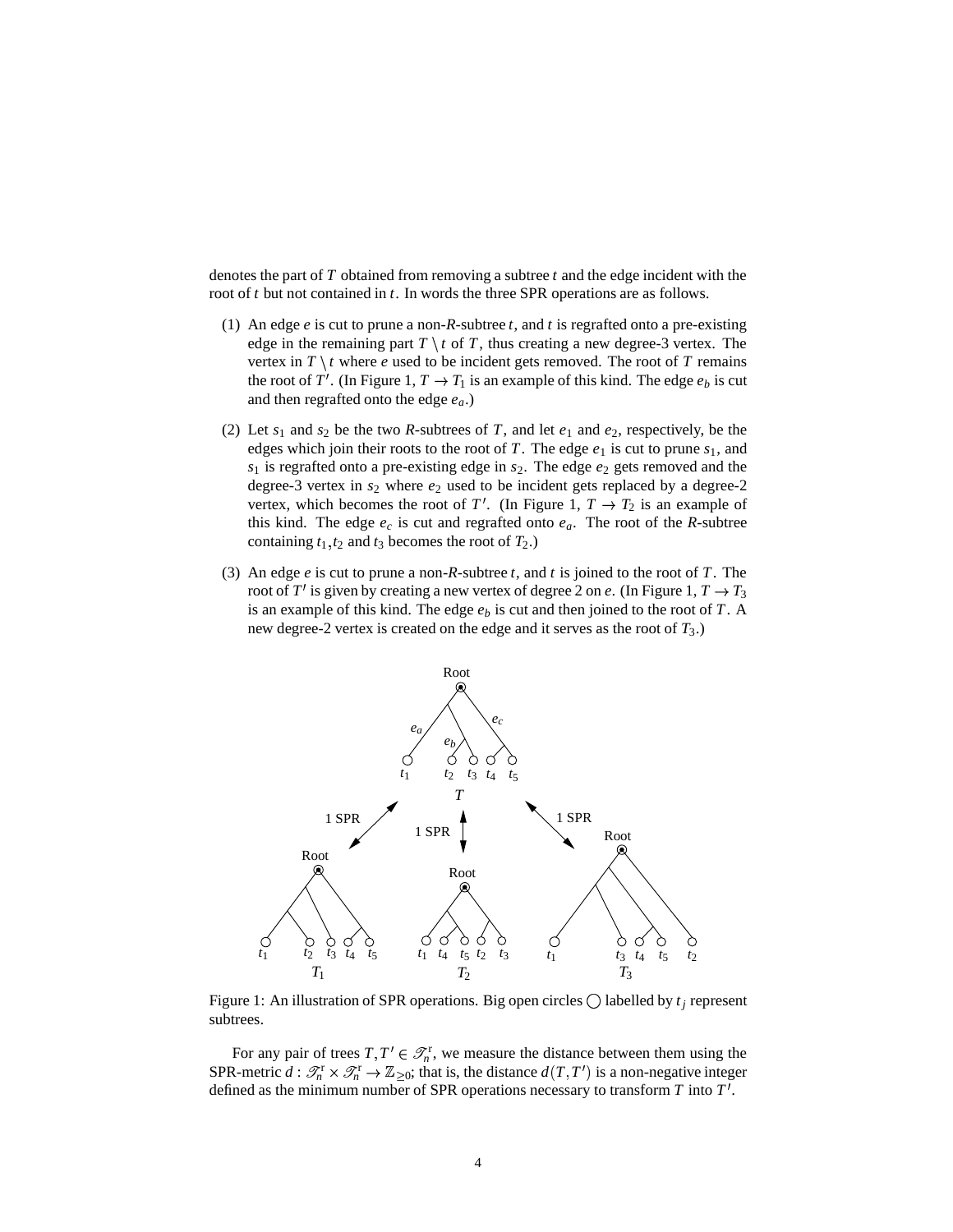#### **3. The Unit-Neighbourhood of a Tree**

We define the unit-neighbourhood of a tree  $T \in \mathcal{T}_n^r$  as

$$
U(T) = \{T' \in \mathcal{T}_n^r \, | \, d(T,T') = 1\}.
$$

#### 3.1. Topology Types

We here define two topology types, shown in Figure 2, for which simple recursion relations for  $|U(T)|$  will later be formulated. A type A tree is characterised by the feature that only a single leaf is on one side of the root. In Figure 2(b), if *v* denotes the degree-3 vertex with which the leaf  $l_n$  is adjacent, then  $k = \gamma(v)$ . The notion of "left" and "right" in the figure is irrelevant. For ease of reference, we have given labels to some edges; these labels are not a part of the definition of a leaf-labelled rooted binary tree. The reader should refer to the captions therein for further explanation. We emphasise that what we introduce here does *not* define a classification, since a tree can fall into more than one type. For instance, for  $n \geq 3$ , any tree  $T \in \mathcal{T}_n^r$  is type B, but it may also be type A.



Figure 2: A schematic representation of topology types. Big open circles  $\bigcirc$  and boxes represent subtrees, and every subtree contains at least one leaf. Leaves are labelled by  $l_n, l_i \in \mathcal{L}$ . (a) An *n*-leaved type A tree. (b) An *n*-leaved type B tree.

## 3.2. " $-$ " Operations on Trees

We here define a reduction operation which will be used in our recursion relations. The "-" operation we presently define reduces the number of leaves in a tree by one. In the following discussion, we use the labels shown in Figure 2.

(1) If  $T \in \mathcal{T}_n^r$  is type A, then  $T - l_n$  is given by removing the leaf  $l_n$ ; removing the root of *T*; removing the edges  $e_a$  and  $e_d$ ; and making the vertex where  $e_a$ ,  $e_b$ ,  $e_c$ used to be incident into the root of  $T - l_n$ . An example of this kind of operation is illustrated in Figure 3(a).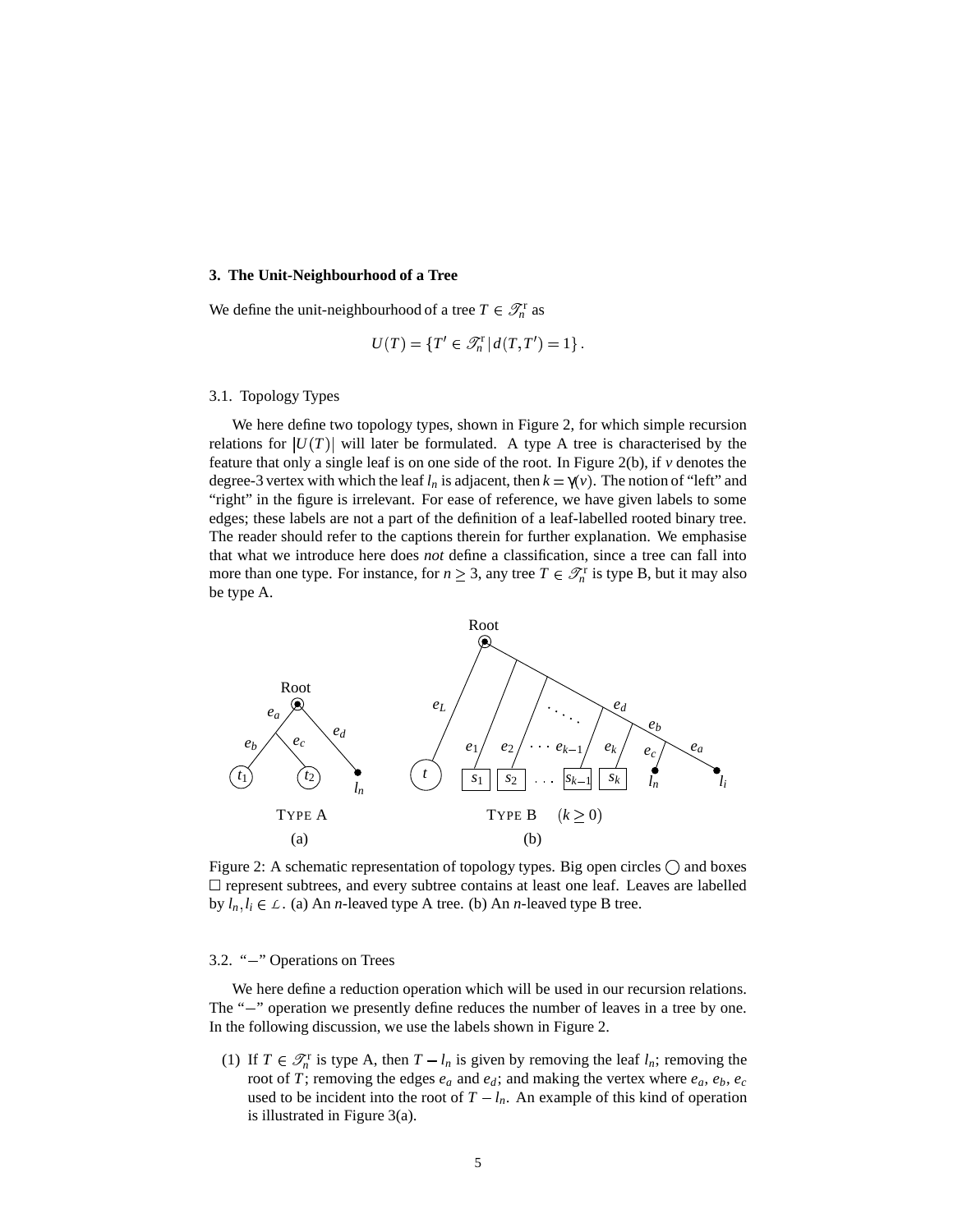(2) If  $T \in \mathcal{T}_n^r$  is type B, then  $T - l_n$  is given by removing the leaf  $l_n$ ; removing the edge *ec*; removing the degree-3 vertex where *ea*, *eb*, *e<sup>c</sup>* used to be incident; and merging the edges *e<sup>a</sup>* and *e<sup>b</sup>* into one. An example of this kind of operation is illustrated in Figure 3(b).



Figure 3: An illustration of "-" operations. (a) *T* is type A. (b) *T* is type B, with  $k = 1$ .

#### 3.3. Recursion Relations for  $|U(T)|$

In this subsection, we construct recursion relations for  $|U(T)|$ . The topology types defined in  $\S 3.1$  constitute a rather coarse description. For instance, type B encompasses many distinct tree topologies. It is interesting to note that the dependence of type B recursion relation on tree topology is encoded in a single parameter *k*.

The recursion relations can be applied in several different ways, depending on which type one chooses to call a tree and which "-" operation one chooses to use. The final answer for  $|U(T)|$ , however, does not depend on how one chooses to compute it. In fact, type B recursion relation alone is sufficient for computing  $|U(T)|$  for any tree T. Type A recursion relation, however, will be useful for our discussion in  $\S 4$ .

**Proposition 3.2.** *Let*  $n \geq 4$  *and let*  $T \in \mathcal{T}_n^r$ *. Then, the size of the unit-neighbourhood*  $U(T)$  *satisfies the recursion relation* 

$$
|U(T)| = \begin{cases} |U(T - l_n)| + 6n - 16, & \text{if } T \text{ is type } A, \\ |U(T - l_n)| + 2(4n - k - 11), & \text{if } T \text{ is type } B, \end{cases}
$$

*where*  $l_n$  *is as shown in Figure 2, and*  $T - l_n$  *is an*  $(n - 1)$ -leaved *tree obtained using the "" operation defined in 3.2. In the recursion relation for type B trees, k is a non-negative integer defined as in Figure 2(b).*

REMARK:  $|U(T)| = 2$ , for all  $T \in \mathcal{T}_3^r$ , serves as the boundary condition for the recursion relations.

*Proof.* We have divided our proof into several parts. In our discussion, we shall conform to the notations shown in Figure 2.

#### TYPE A:

 $(A-1)$  A tree in  $U(T)$  can be generated by a single SPR operation within the part to the left of the root of *T*. There are  $|U(T - I_n)|$  such operations.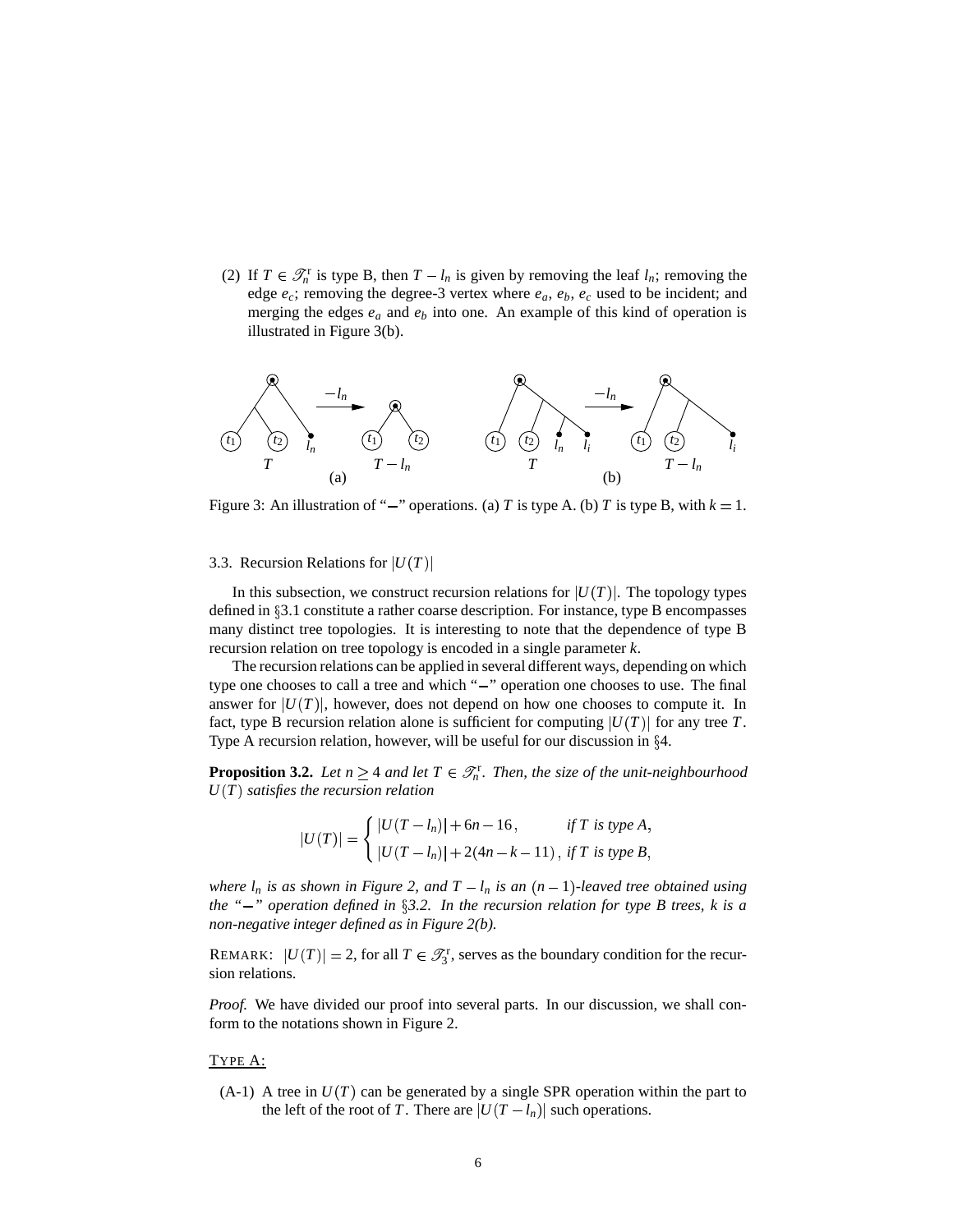- (A-2) Any edge except for  $e_a$  and  $e_d$  can be detached from *T* and regrafted onto  $e_d$ to generate a tree in  $U(T)$  which has not been included in  $(A-1)$ . There are  $\eta(T) - 2 = 2n - 4$  such edges in *T*.
- (A-3) The edge  $e_d$  can be detached and regrafted onto an edge other than  $e_a$ ,  $e_b$ ,  $e_c$  and  $e_d$  to generate a tree in  $U(T)$  which has not been included in (A-1) or (A-2). There are  $\eta(T) - 4 = 2n - 6$  possibilities.
- (A-4) Any edge except for  $e_a$ ,  $e_b$ ,  $e_c$  and  $e_d$  can be detached from *T* and regrafted onto the root of *T* to generate a tree in  $U(T)$  which has not been included above. There are  $\eta(T) - 4 = 2n - 6$  such edges.

Adding up the contributions gives

$$
|U(T)| = |U(T - l_n)| + (2n - 4) + (2n - 6) + (2n - 6) = |U(T - l_n)| + 6n - 16.
$$

TYPE B  $(k \geq 1)$ :

- (B-1) There are  $|U(T I_n)|$  inequivalent SPR operations which do not directly involve  $e_a$  or  $e_c$  (i.e. neither cutting them nor regrafting onto them).
- (B-2) The edge *e<sup>a</sup>* can be detached from *T* and regrafted onto any edge except for  $e_a$ ,  $e_b$  and  $e_c$  to yield a new tree in  $U(T)$ . There are  $\eta(T) - 3 = 2n - 5$  inequivalent such SPR operations.
- (B-3) The edge *e<sup>c</sup>* can be detached from *T* and regrafted onto any edge except for  $e_a, e_b, e_c, e_d, e_k$  to generate a tree in  $U(T)$  which has not already been accounted for in (B-1) or (B-2). There are  $2n - 2 - 5 = 2n - 7$  such SPR operations.
- (B-4) Any edge in the subtree *t* can be detached from *t* and regrafted onto either *e<sup>a</sup>* or  $e_c$ . There are  $2\eta(t)$  such operations which generate inequivalent trees in  $U(T)$ .
- $(B-5)$  For  $j = 1, 2, ..., k-1$ , if  $\ell(s_j) > 1$ , any edge in the subtree  $s_j$  can be detached from  $s_j$  and regrafted onto either  $e_a$  or  $e_c$ . Also,  $e_j$  can be detached from  $T$  and regrafted onto either  $e_a$  or  $e_c$ . There are a total of  $2\sum_{j=1}^{k-1} [\eta(s_j) + 1]$  inequivalent such SPR operations.
- (B-6) If  $\ell(s_k) > 1$ , any edge in the subtree  $s_k$  can be detached from  $s_k$  and regrafted onto either  $e_a$  or  $e_c$ . There are  $2\eta(s_k)$  such SPR operations. (Note: detaching  $e_k$ and regrafting it onto either *e<sup>a</sup>* or *e<sup>c</sup>* generates a tree already included in (B-2).)
- (B-7) The edge  $e_a$  or  $e_c$  can be detached and regrafted onto the root. This contributes 2 to  $|U(T)|$ .
- (B-8) The edge  $e_L$  can be detached and regrafted onto either  $e_a$  or  $e_c$  to yield a tree in  $U(T)$  which has not already been included above. This contributes 2 to  $|U(T)|$ .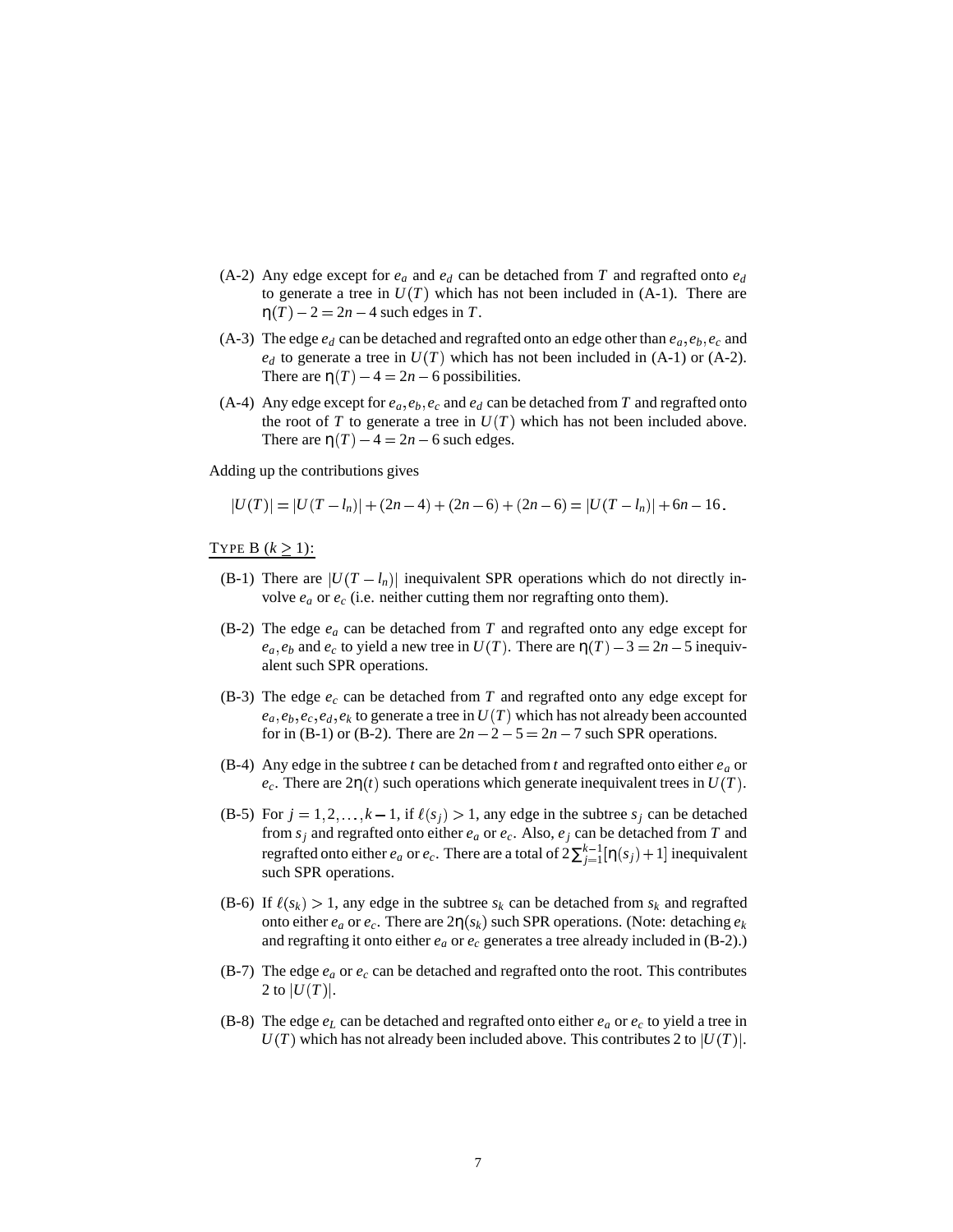In summary, we have

$$
|U(T)| = |U(T - l_n)| + (2n - 5) + (2n - 7) + 2\eta(t) + 2\sum_{j=1}^{k-1} [\eta(s_j) + 1] + 2\eta(s_k) + 4
$$
  
= |U(T - l\_n)| + 2\left[2(n - 3) + \eta(t) + \sum\_{j=1}^{k} \eta(s\_j) + (k - 1) + 2\right]  
= |U(T - l\_n)| + 2[4n - k - 11],

where the last line follows from  $\eta(t) + \sum_{j=1}^{k} \eta(s_j) = 2n - 2k - 6$ .

TYPE B  $(k = 0)$ :

In this case, the only edges to the right of the root are  $e_a$ ,  $e_b$  and  $e_c$  (c.f. Figure 2(b)).

- (B-1') There are  $|U(T I_n)|$  inequivalent SPR operations which do not involve  $e_a$  or *e<sup>c</sup>* directly.
- (B-2<sup>'</sup>) An edge in the subtree *t* can be detached from *t* and regrafted onto either  $e_a$  or  $e_c$ . There are  $2\eta(t)$  inequivalent such operations.
- (B-3<sup>'</sup>) The edge  $e_c$  can be detached from T and regrafted onto any edge to the left of the root. There are  $\eta(T) - 3 = 2n - 5$  such operations.
- (B-4<sup> $\prime$ </sup>) Likewise, the edge  $e_a$  can be detached from *T* and regrafted onto any edge to the left of the root. Again, there are  $\eta(T) - 3 = 2n - 5$  such operations.

Note that, since  $k = 0$ , detaching  $e_a$  (resp.  $e_c$ ) and regrafting it to the root of *T* is equivalent to detaching *e<sup>c</sup>* (resp. *ea*) and regrafting it to *eL*. Also, detaching *e<sup>L</sup>* and regrafting it to *e<sup>a</sup>* (resp. *ec*) is equivalent to detaching *e<sup>a</sup>* (resp. *ec*) and regrafting it to *eL*. These operations generate trees which have already been included in the above list. Hence, we obtain

$$
|U(T)| = |U(T - l_n)| + 2\eta(t) + 2(2n - 5) = |U(T - l_n)| + 2(4n - 11),
$$

where  $\eta(t) = 2(n-2) - 2 = 2n - 6$  has been used.

#### 3.4. A Closed-Form Formula for  $|U(T)|$

As we have mentioned before, it is always possible to compute  $|U(T)|$  only using the type B recursion relation. Applying the recursion relation in a systematic way, one can obtain the following result:

**Proposition 3.3.** Let  $n \geq 3$  and let  $T \in \mathcal{T}_n^r$ . Let  $\{v_1, v_2, \ldots, v_{n-2}\}$  be the set of degree-3 *vertices in T*. *Then, with*  $\gamma(v_i)$  *defined as in*  $\S 2.1$ *,*  $|U(T)|$  *is given by* 

$$
|U(T)| = 2(n-2)(2n-5) - 2\sum_{i=1}^{n-2} \gamma(v_i).
$$
 (3.2)

 $\blacksquare$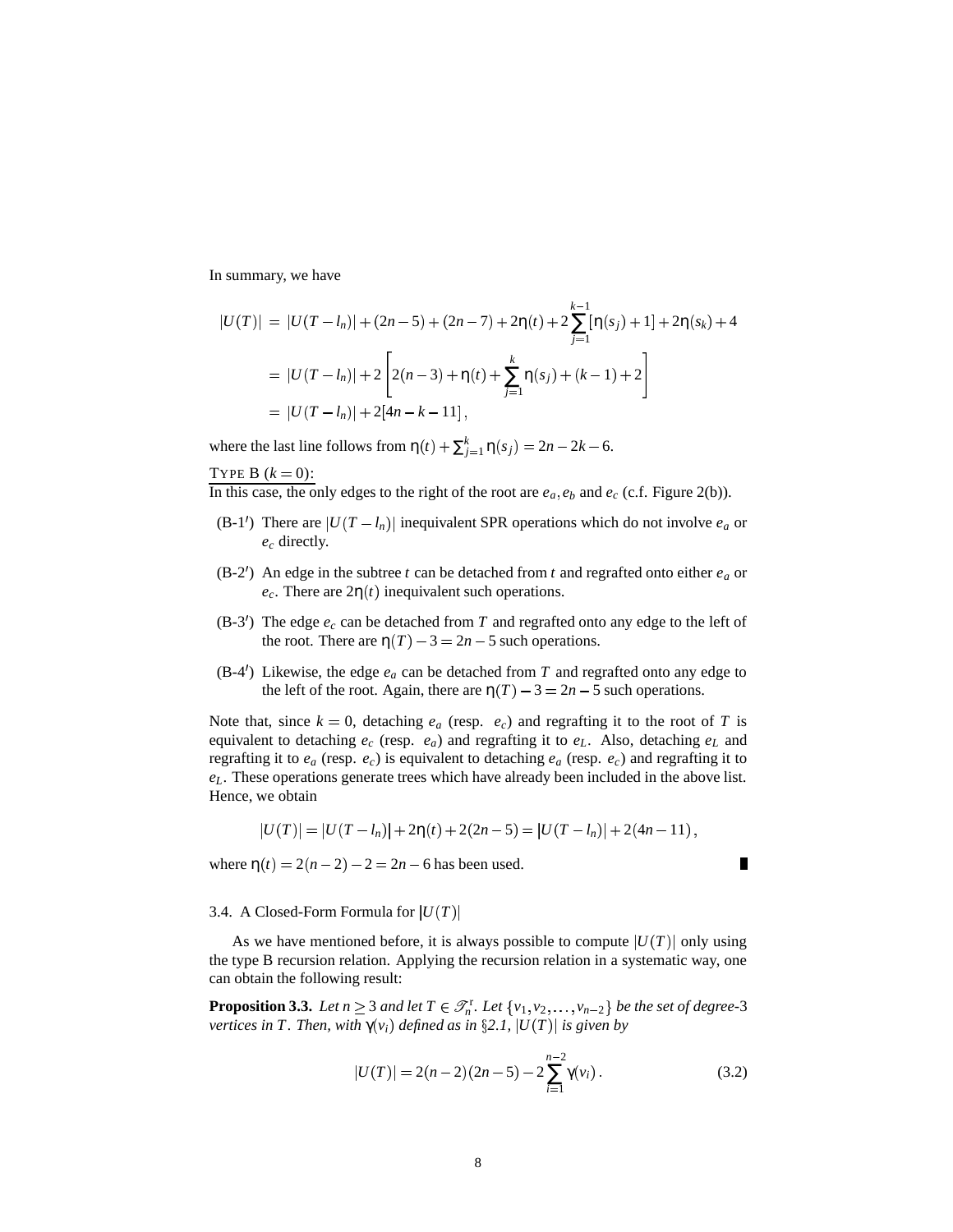*Proof.* Label the degree-3 vertices of *T* by  $\{v_1, v_2, \ldots, v_{n-2}\}$  so that

$$
\gamma(v_{n-2}) \le \gamma(v_{n-3}) \le \cdots \le \gamma(v_1). \tag{3.3}
$$

Now, successively perform "-" operations in the order

$$
-l_1, -l_2, \ldots, -l_{n-3}, \qquad (3.4)
$$

where  $l_i$  denotes a leaf incident with  $v_i$  in  $T - \sum_{k=1}^{i-1} l_k$ . Note that, because of the imposed ordering in (3.3), " $-l_i$ " operation does not change the value of  $\gamma(v_j)$  for  $j = i + 1, i + 2, \ldots, n - 2$ . After performing all the operations in (3.4), we end up with a 3-leaved tree, whose unit-neighbourhood size is 2. In summary, using Proposition 3.2 we obtain

$$
|U(T)| = 2 + \sum_{m=4}^{n} 2(4m - 11) - 2\sum_{i=1}^{n-3} \gamma(v_i) = 2(n-2)(2n-5) - 2\sum_{i=1}^{n-2} \gamma(v_i),
$$

where in the last equality  $\gamma(v_{n-2})$  has been added to the summation (Note that the ordering in (3.3) implies that  $\gamma(v_{n-2}) = 0$ , so adding it to the summation does not change the value of  $|U(T)|$ . П

Recall Allen and Steel's formula [1]

$$
AS(n) := 2(n-3)(2n-7)
$$

for the size of the unit-neighbourhood of an *unrooted* binary tree in  $\mathcal{I}_n^{\text{ur}}$ . The first term in our formula (3.2) is none other than  $AS(n+1)$ . This result reflects the fact that there exists a one-to-one correspondence between the set  $\mathscr{T}^{\text{ur}}_{n+1}$  of leaf-labelled *unrooted* binary trees with  $n + 1$  leaves and the set  $\mathcal{T}_n^r$  of leaf-labelled *rooted* binary trees with *n* leaves. Furthermore, the definition of an SPR operation for *n*-leaved *rooted* trees is more restrictive than that for  $(n + 1)$ -leaved *unrooted* trees. That is, there are more inequivalent SPR operations for  $(n + 1)$ -leaved unrooted trees than for *n*-leaved rooted trees. The second term in (3.2) is the necessary correction term which accounts for this fact.

#### **4. Sharp Bounds on the Size of Unit-Neighbourhoods**

In this section, we define two special types of trees and examine the size of their unitneighbourhoods. We then use our findings to obtain sharp upper and lower bounds for  $|U(T)|$ .

#### 4.1. Two Special Types of Trees

Consider the sequence  $a_1, a_2, a_3, \ldots$ , where

$$
a_m = \lfloor \log_2(m+1) - 1 \rfloor. \tag{4.5}
$$

Here, | | denotes the greatest integer function, also known as the floor function. More explicitly, the sequence is of the form

0 0 1 1 1 1 2 2 2 2 2 2 2 2 3 3 3 3 3 3 3 3 3 3 3 3 3 3 3 3 4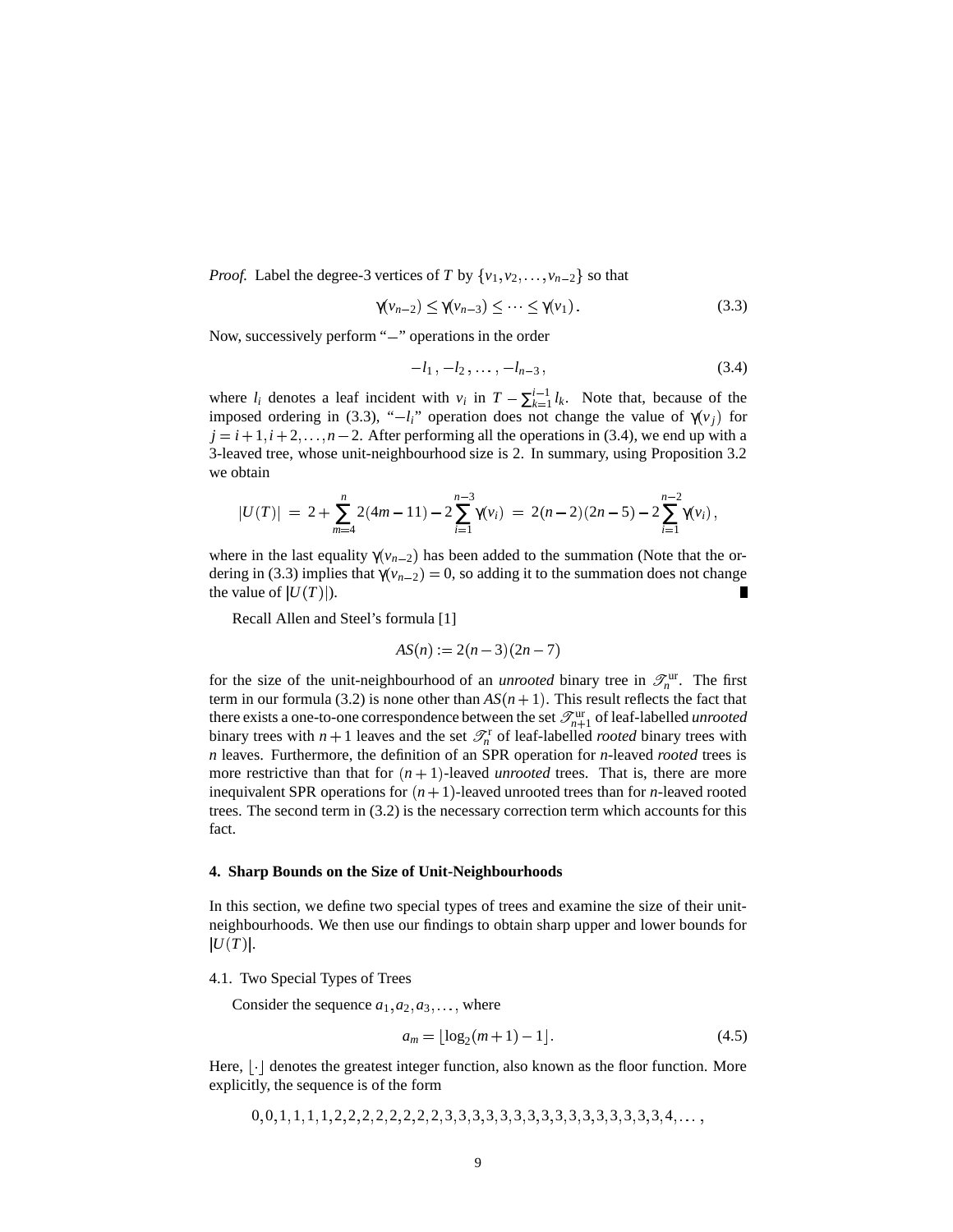containing two 0s, four 1s, eight 2s, sixteen 3s, thirty two 4s, etc.

Also, consider the strictly ascending sequence  $b_1, b_2, b_3, \ldots$ , where  $b_m = m - 1$ ; that is, the sequence is

 $0, 1, 2, 3, 4, 5, 6, 7, \ldots$ 

containing one 0, one 1, one 2, one 3, one 4, etc.

Let  $T \in \mathcal{T}_n^r$ . If its  $n-2$  degree-3 vertices can be labelled by  $\{v_1, v_2, \dots, v_{n-2}\}$  so that  $\gamma(v_m) = a_m$  (resp.  $\gamma(v_m) = b_m$ ) for every  $m \in \{1, 2, ..., n-2\}$ , then we shall call *T* a "γ-exponential" (resp. "γ-uniform") tree. Examples of γ-exponential and γ-uniform trees are shown in Figure 4.

(SIDE REMARK: The name "γ-exponential" is derived from the fact that non-negative integers are *exponentially* distributed in  $\{a_1, a_2, \ldots\}$ , and the name "γ-uniform" from the fact that non-negative integers are *uniformly* distributed in  $\{b_1, b_2, \ldots, \}$ .



Figure 4: Examples of special types of trees. Leaf labels are suppressed and the values of  $γ(v_i)$  for degree-3 vertices  $v_i$  are shown. (a) A 10-leaved γ-exponential tree. (b) A 10-leaved γ-uniform tree.

#### 4.2. Unit-Neighbourhoods of γ-Exponential and γ-Uniform Trees

In this subsection, we examine the size of unit-neighbourhoods of γ-exponential and γ-uniform trees. As we show in the following proposition, these trees are special in the sense that they realise extreme values of the unit-neighbourhood size.

**Proposition 4.4.** Let  $n \geq 4$  and define  $\delta_{\max}(n) := \max_{T \in \mathscr{T}_n^{\text{r}}} |U(T)|$  and  $\delta_{\min}(n) :=$  $\min_{T \in \mathscr{T}_n^{\text{r}}} |U(T)|$ *. Then,* 

- I.  $|U(T)| = δ_{\text{max}}(n)$  *if and only if T is* γ-*exponential*,
- $|U(T)| = \delta_{\min}(n)$  *if and only if T is*  $\gamma$ *-uniform.*

*Proof.* Consider the case  $n = 4$ . It turns out that every tree  $T \in \mathcal{T}_4^r$  is either γ-exponential or γ-uniform. Moreover, we can use Proposition 3.2 or Proposition 3.3 to show explicitly that  $|U(T)| = 12$  if *T* is γ-exponential, whereas  $|U(T)| = 10$  if *T* is γ-uniform. Hence, both statements I and II in the proposition are true for  $n = 4$ .

PROOF OF PART I: Let  $H_1$  denote the induction hypothesis that, for  $4 \le n \le r-1$  where  $r \geq 5$ ,  $|U(T)| = \delta_{\text{max}}(n)$  if *T* is γ-exponential. Let *T* be an *r*-leaved γ-exponential tree and let  $l_r$  denote a leaf adjacent to an internal vertex  $v$  with  $\gamma(v) = a_{r-2}$ , where  $a_{r-2}$ is defined in (4.5). Then,  $T - l_r$  also is a  $\gamma$ -exponential tree. Hence, by our induction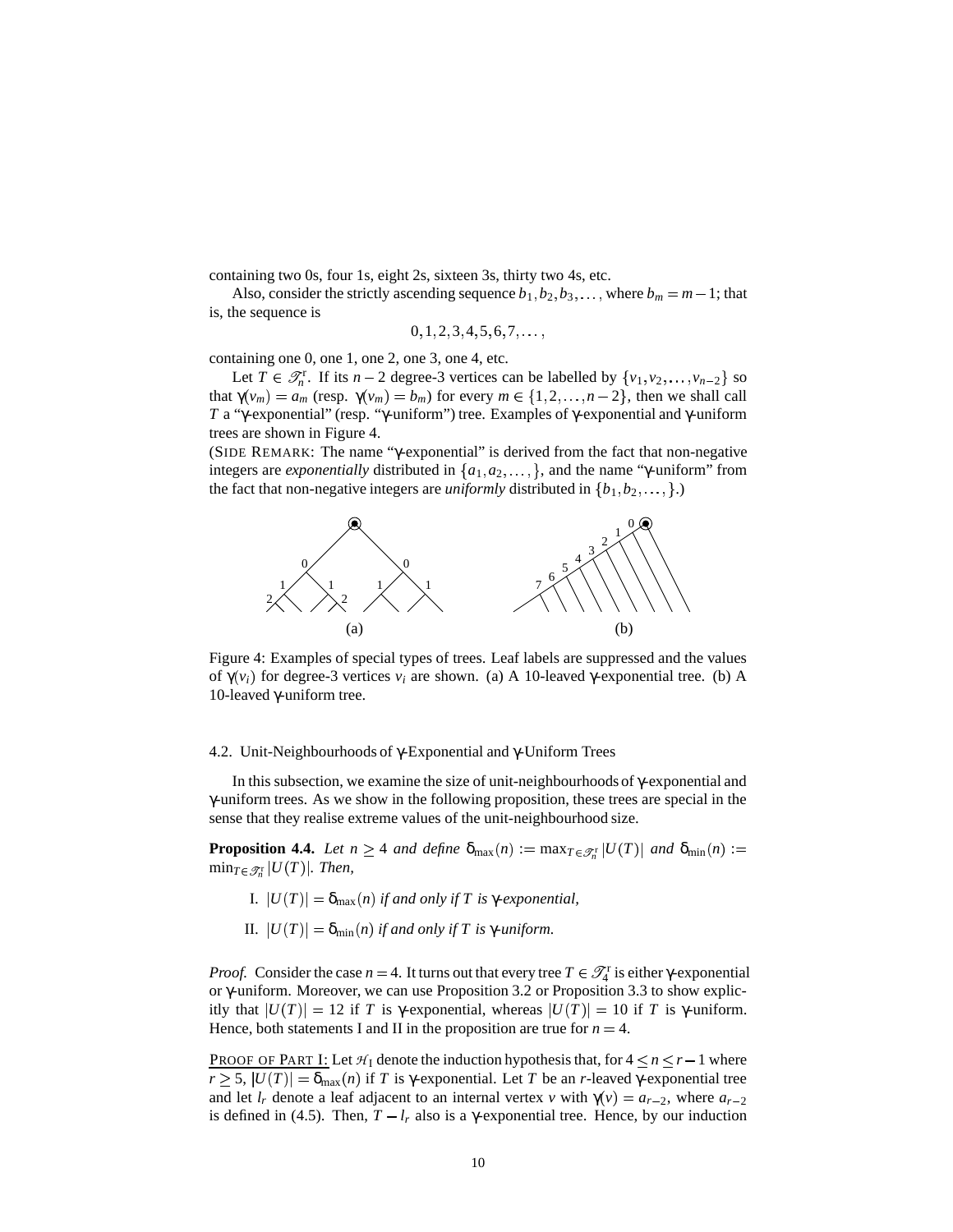hypothesis  $H_I$ , we know that  $|U(T - I_r)| = \delta_{\max}(r - 1)$ . Moreover, since a  $\gamma$ -exponential tree is type B for  $r \geq 4$ , we can use the recursion relation from Proposition 3.2 to obtain

$$
|U(T)| = \delta_{\max}(r-1) + 2(4r - a_{r-2} - 11).
$$

Suppose  $T' \in \mathcal{T}_r^r$  is type A. Then,  $|U(T'-l')| \leq \delta_{\max}(r-1)$ , where *l'* is the single leaf on the right hand side of the root in Figure 2(a). Furthermore, since  $6r - 16 <$  $2(4r - a_{r-2} - 11)$ , for all  $r \ge 5$ , we conclude that  $|U(T')| = |U(T' - l')| + 6r - 16 <$  $|U(T)|$ .

We now show that for all type B tree  $T' \in \mathscr{T}_r^r$  which is not γ-exponential,  $|U(T')| <$  $|U(T)|$ . Let *l'* be a leaf in T' such that *k'* is as large as it can be in the following formula from Proposition 3.2:  $|U(T')| = |U(T'-l')| + 2(4r - k' - 11)$ . By definition,  $\delta_{\max}(r-1) \ge |U(T'-l')|$ . Furthermore, since  $T'$  is not  $\gamma$ -exponential,  $k' > a_{r-2}$  for all  $r \ge 5$ , and therefore  $2(4r - a_{r-2} - 11) > 2(4r - k' - 11)$ . Hence,  $|U(T')| < |U(T)|$ , and we thus conclude that if *T* is *γ*-exponential, then  $|U(T)| = \delta_{\text{max}}(r)$ . This completes our induction.

The converse can be shown as follows. Let *T* be an *n*-leaved tree such that  $|U(T)| =$  $\delta_{\max}(n)$ . Then, from the formula for  $|U(T)|$  in (3.2), we know that  $\sum_{i=1}^{n-2} \gamma(v_i)$  must be as small as possible. But, in a rooted binary tree,  $\gamma(v_1), \gamma(v_2), \dots, \gamma(v_{n-2}) = a_1, a_2, \dots, a_{n-2}$ gives the minimum value of  $\sum_{i=1}^{n-2} \gamma(v_i)$ , and therefore *T* must be γ-exponential.

**PROOF OF PART II:** Assume that, for  $4 \le n \le r - 1$  where  $r \ge 5$ ,  $|U(T)| = \delta_{\min}(n)$  if *T* is γ-uniform. We refer to this assumption as hypothesis  $H$ <sub>II</sub>. Let *T* be an *r*-leaved γ-uniform tree.

Since a γ-uniform tree is of type A, we can use the type A recursion relation from Proposition 3.2 to obtain

$$
|U(T)| = |U(T - l_r)| + 6r - 16 = \delta_{\min}(r - 1) + 6r - 16,
$$

where the second equality follows from the induction hypothesis  $H_{II}$ .

 $\text{Suppose } T' \text{ is type B. Then, } |U(T')| = |U(T'-l'_r)| + 2(4r - k - 11) \ge \delta_{\min}(r - 1) + 1$  $2(4r - k - 11)$ , where *k* is as shown in Figure 2(b). But, in a tree with *r* leaves, *k* is bounded from above. More precisely,  $k \le r - 3$ , and we therefore have  $6r - 16 \le r$  $2(4r - k - 11)$  for every  $r \ge 5$ . Hence, we conclude that  $|U(T')| \ge |U(T)|$ .

Suppose  $T'$  is a type A tree which is not  $\gamma$ -uniform and let  $l'_r$  denote the single leaf on the right hand side of the root in Figure 2(a). Then, applying the type A recursion relation gives  $|U(T')| = |U(T'-l'_r)| + 6r - 16 \ge \delta_{\min}(r-1) + 6r - 16$ . Hence,  $|U(T')| \geq |U(T)|$ . We have thus shown that if *T* is an *r*-leaved γ-uniform tree, then  $|U(T)| = \delta_{\min}(r)$ . This completes our induction.

We now sketch the proof of the converse. Let *T* be an *n*-leaved tree such that  $|U(T)| = \delta_{\min}(n)$ . Then, it implies that  $\sum_{i=1}^{n-2} \gamma(v_i)$  must be as large as possible in (3.2). It is easy to show that, in a rooted binary tree,  $\gamma(v_1), \gamma(v_2), \ldots, \gamma(v_{n-2}) = 0, 1, 2, \ldots, n-3$ yields the maximum value of  $\sum_{i=1}^{n-2} \gamma(v_i)$ . Thus, *T* must be γ-uniform. П

#### 4.3. The Bounds

Using the recursion relations from  $\S 3.3$  and the results from  $\S 4.2$ , we can derive a corollary of the following form: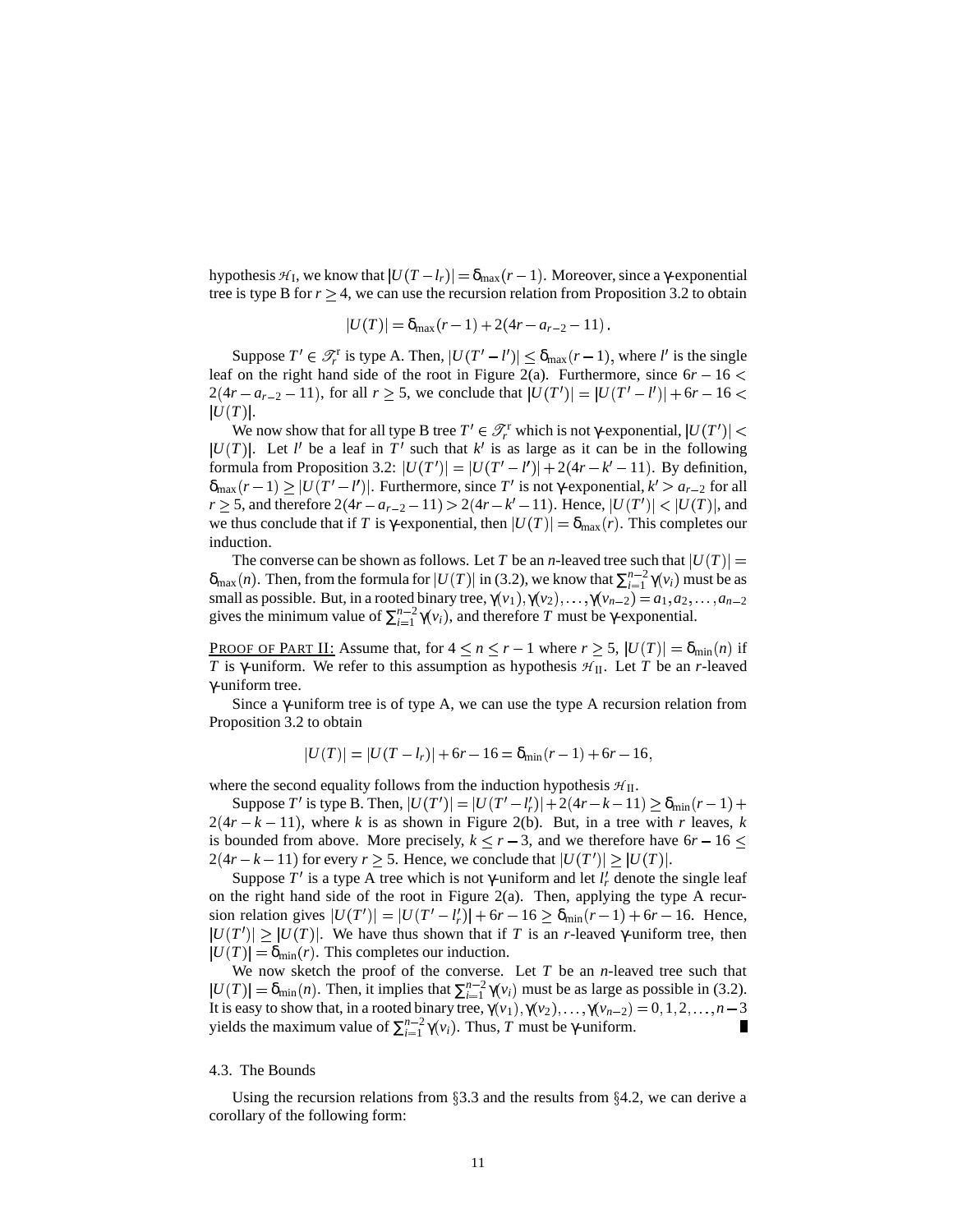**Corollary 4.5.** For all  $T \in \mathcal{T}_n^r$ ,  $n \geq 4$ , the size of the unit-neighbourhood  $U(T)$  satisfies *the bounds*

$$
3n^2 - 13n + 14 \le |U(T)| \le 4(n-2)^2 - 2\sum_{m=1}^{n-2} \lfloor \log_2(m+1) \rfloor.
$$

*That is,*  $\delta_{\min}(n) = 3n^2 - 13n + 14$  *and*  $\delta_{\max}(n) = 4(n-2)^2 - 2\sum_{m=1}^{n-2} \lfloor \log_2(m+1) \rfloor$ .

*Proof.* Let *T* be an *n*-leaved γ-uniform tree. Then, by Proposition 3.3 and Proposition 4.4, we have

$$
|U(T)| = \delta_{\min}(n) = 2(n-2)(2n-5) - 2\sum_{m=1}^{n-2} b_m,
$$

where  $b_m = m - 1$  (c.f.  $\S 4.1$ ). Hence,  $\delta_{\min}(n) = 2(n-2)(2n-5) - 2(n-3)(n-2)/2 =$  $3n^2 - 13n + 14$ .

Let *T* be an *n*-leaved γ-exponential tree. Then, it follows from Proposition 3.3 and Proposition 4.4 that

$$
|U(T)| = \delta_{\max}(n) = 2(n-2)(2n-5) - 2\sum_{m=1}^{n-2} a_m = 4(n-2)^2 - 2\sum_{m=1}^{n-2} \lfloor \log_2(m+1) \rfloor,
$$

 $\blacksquare$ 

and we have our desired result.

# **5. Diameter** of  $\mathscr{T}_n^r$

As Allen and Steel have done for unrooted trees [1], we can obtain the following result for rooted trees:

**Proposition 5.6.** Let  $n \geq 3$  and let  $\text{diam}_{SPR}(\mathcal{I}_n^r)$  denote the diameter of  $\mathcal{I}_n^r$ , defined as *the maximum value of*  $d(T, T')$  *over all trees*  $T, T' \in \mathscr{T}_n^{\text{r}}$ *. Then,* 

$$
n/2 - o(n) \le \text{diam}_{SPR}(\mathcal{T}_n^r) \le n - 2.
$$

*Proof.* From Corollary 4.5, we know that  $\delta_{\text{max}}(n) < 4(n-2)^2$ . Following exactly the same line of reasoning as Allan and Steel have done in [1], one can analyse

$$
[4(n-2)^2]^{\text{diam}_{SPR}(\mathcal{T}_n^r)} \geq (2n-3)!!
$$

using Stirling's approximation to derive the lower bound. The lower bound for the rooted case is the same as that in the unrooted case, because for both cases the unitneighbourhood size grows quadratically with respect to *n*.

For small values of *n*, say  $n \leq 6$ , it is easy to come up with examples of  $T, T' \in \mathcal{T}_n^r$ such that  $d(T, T') = n - 2$ . We wish to show that, for all  $n \ge 3$ ,  $n - 2$  SPR operations are sufficient to transform any  $T_1 \in \mathcal{T}_n^r$  to any  $T_2 \in \mathcal{T}_n^r$ . Note that the root of a tree partitions the label set  $\angle$  into two disjoint proper subsets of  $\angle$ . Let  $\{A_1, A_1^c\}$  and  $\{A_2, A_2^c\}$  be such bipartitions of  $\mathcal L$  associated to two trees  $T_1$  and  $T_2$ , respectively. Here,  $A_i$  denotes a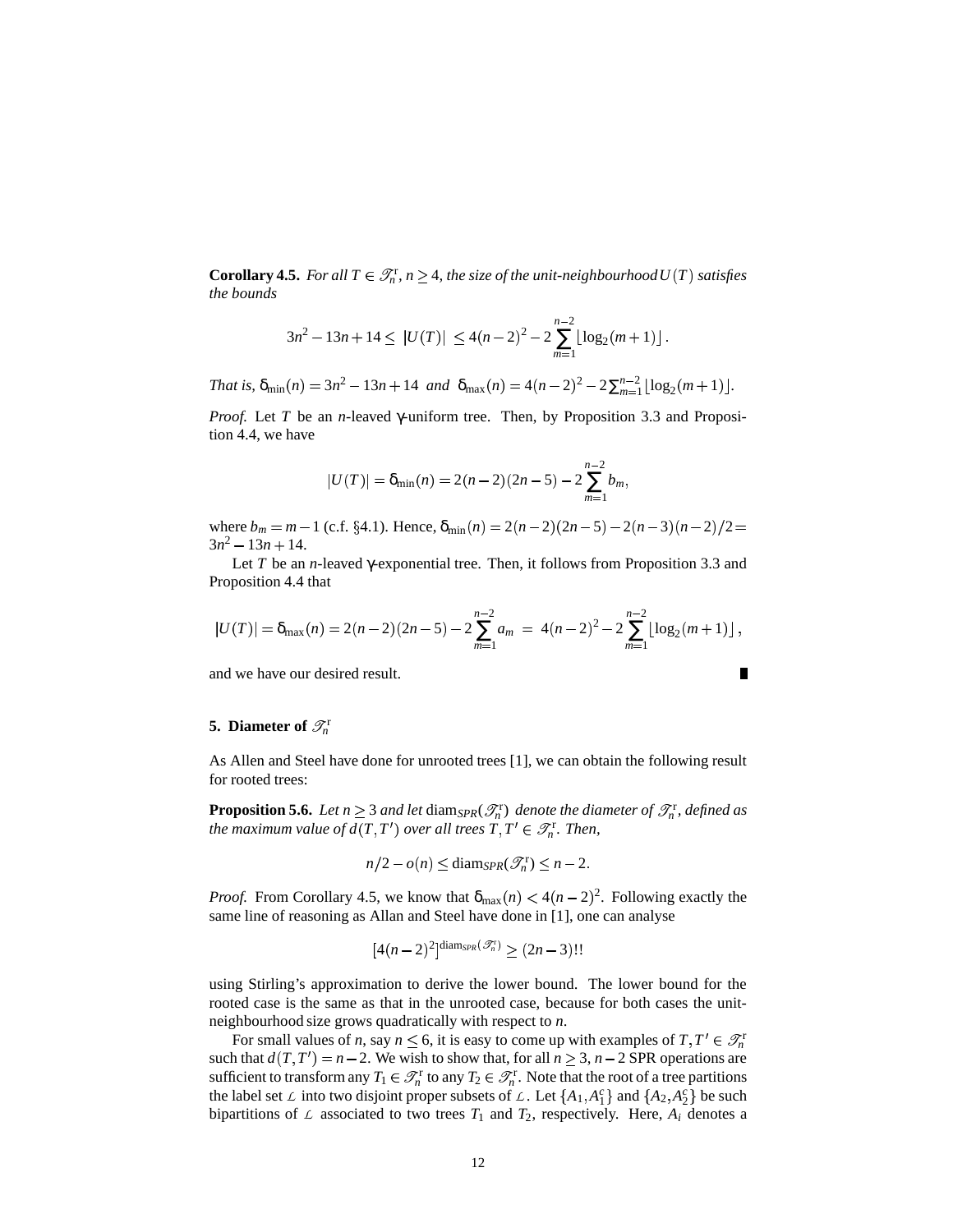proper subset of  $\mathcal{L}$  and  $A_i^c$  its complement relative to  $\mathcal{L}$ . Let  $S_1 \in \{A_1, A_1^c\}$  and  $S_2$  $\{A_2, A_2^c\}$ . Since  $A_1, A_1^c, A_2$  and  $A_2^c$  are proper subsets, if  $S_1 \cap S_2 = \emptyset$ , then  $S_1^c \cap S_2 \neq \emptyset$  $\emptyset$  and  $S_1 \cap S_2^c \neq \emptyset$ . Therefore, it is always possible to label the bipartitions so that  $A_1 \cap A_2 \neq \emptyset$  and  $A_1^c \cap A_2^c \neq \emptyset$ . Upon making such a choice of labelling, let  $l_i \in A_1 \cap A_2$ and  $l_j \in A_1^c \cap A_2^c$ . Note that the leaves  $l_i$  and  $l_j$  are on opposite sides of the root in both  $T_1$  and  $T_2$ . Now, prune all the leaves, except for  $l_i$  and  $l_j$ , from  $T_1$  and then regraft those  $n-2$  leaves, labelled by  $\mathcal{L} \setminus \{l_i, l_j\}$ , to make  $T_2$ . It is clear that this is always possible. Thus we conclude that  $d(T_1, T_2) \le (n-2)$  for all  $T_1, T_2 \in \mathcal{T}_n^r$ . П

#### **6. Number of Trees Compatible with a Bipartition of** *L*

The set  $\{v_1, v_2, \ldots, v_{n-2}\}$  of degree-3 vertices in  $T \in \mathcal{T}_n^r$  is a partially ordered set whose binary relation denoted  $\leq$  is given by ancestral relation; we say that  $v_i < v_j$  if  $v_i$  is a descendant of  $v_j$ . Two degree-3 vertices  $v_i$  and  $v_j$  are *incomparable* if  $v_i$  is not in the path to the root from  $v_i$  and vice versa. An *ordered* tree is a leaf-labelled rooted binary tree whose corresponding set  $\{v_1, v_2, \ldots, v_{n-2}\}$  of degree-3 vertices is a *totally* ordered set; that is, for any two vertices  $v_i$  and  $v_j$ , either  $v_i < v_j$  or  $v_j < v_i$ . In this case, the binary relation is given by age ordering. As before,  $v_i < v_j$  if  $v_i$  is a descendant of  $v_j$ . If there exists no ancestral relation between  $v_i$  and  $v_j$ , then either  $v_i < v_j$  or  $v_j < v_i$  is allowed. Furthermore, we impose the condition that  $v_i \neq v_j$  if  $i \neq j$ . Two trees equivalent as leaf-labelled rooted binary trees are distinct as ordered trees if the ordering of their degree-3 vertices are different. It is well-known in population genetics that the number of inequivalent ordered trees with *n* leaves is

$$
D(n) := \prod_{m=2}^{n} {m \choose 2} = \frac{n!(n-1)!}{2^{n-1}}.
$$

Recall that  $R(n) := |\mathcal{T}_n^r| = (2n - 3)!!$ .

Let  ${B, B<sup>c</sup>}$  denote a bipartition of the label set  $\angle$  into two proper subsets. A tree *T* is said to be *compatible* with the bipartition  ${B, B<sup>c</sup>}$  if there exists an edge in *T* such that cutting the edge decomposes *T* into two connected components, one containing the leaves labelled by *B* and the other the leaves labelled by  $B^c$ . In population genetics – for example, when using the so-called infinite-sites model – the number of trees compatible with a bipartition of  $\mathcal{L}$  is a quantity of interest. Suppose  $|B| = k$  and  $|B^c| = n - k$ , and let  $w^r(n,k)$  (resp.  $w^o(n,k)$ ) denote the number of rooted trees (resp. ordered trees) compatible with the bipartition  ${B, B^c}$ . Clearly, if  $k = 1$  or  $k = n - 1$ , then  $w^r(n, k) =$  $R(n)$  and  $w^{\circ}(n,k) = D(n)$ . For  $2 \le k \le n-2$ , it is not difficult to show that the number of rooted trees compatible with  ${B, B^c}$  is

$$
w^{r}(n,k) := (2n-3) R(k) R(n-k).
$$

For ordered trees, we have the following result:

**Proposition 6.7.** For  $n \geq 4$  and  $2 \leq k \leq n-2$ , the number of ordered trees compatible *with the bipartition*  ${B, B^c}$ , *where*  $|B| = k$  *and*  $|B^c| = n - k$ , *is* 

$$
w^{\circ}(n,k) := D(k)D(n-k)\left[\binom{n}{k-1} + \binom{n}{n-k-1} - \binom{n-2}{k-1}\right].
$$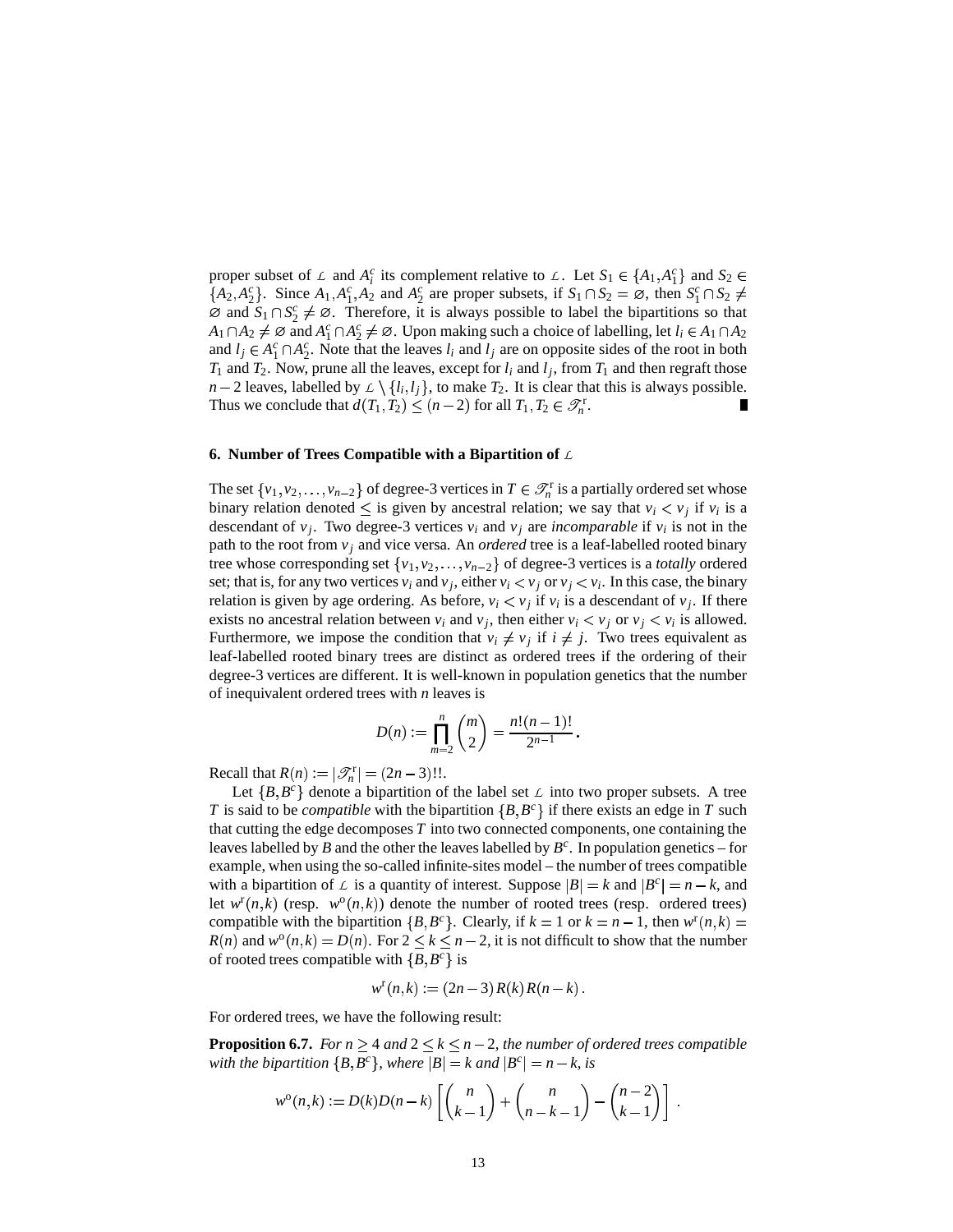*Proof.* We first show that  $w^0(n, k)$  is given by the following expression:

$$
w^{\circ}(n,k) := D(k) \sum_{p=0}^{n-k-1} \left[ D(n-k-p+1) \binom{p+k-2}{p} \prod_{s=0}^{p-1} \binom{n-k-s}{2} \right] + D(n-k) \sum_{p=0}^{k-1} \left[ D(k-p+1) \binom{p+n-k-2}{p} \prod_{s=0}^{p-1} \binom{k-s}{2} \right] -D(k)D(n-k) \binom{n-2}{k-1}.
$$
 (6.6)

Consider an urn containing k black balls labelled by B and  $n - k$  white balls labelled by B<sup>c</sup>. Draw two balls from the urn. If one black ball and one white ball are drawn, then simply replace both balls back into the urn. If two black (resp. white) balls labelled  $X_i$ and  $X_j$  are drawn, then replace with a single black (resp. white) ball labelled  $X_i \oplus X_j$ . Here,  $X_i$  could be  $l_{i_1} \oplus l_{i_2} \oplus \cdots \oplus l_{i_j}$ , where  $l_{i_1}, l_{i_2}, \ldots, l_{i_j} \in \mathcal{L}$ . Note that, in total,  $k-1$ pairs of black balls can be drawn. When the  $(k-1)$ <sup>th</sup> pair of *black* balls labelled  $X_i$  and  $X_j$  are drawn, then replace with a *white* ball labelled  $X_i \oplus X_j$ . If only white balls remain in the urn, keep drawing pairs and replace with a white ball with a new label until only one white ball remains in the urn. Every possible sequence of draws ends up with a single white ball labelled  $l_1 \oplus l_2 \oplus \cdots \oplus l_n$ , where  $\{l_1, l_2, \ldots, l_n\} = \mathcal{L}$ .

There exists a one-to-one correspondence between the set of sequences of distinct urn contents which arise in the above urn model and the set of *n*-leaved ordered trees which contain an ordered subtree with *k* leaves labelled by *B*. The ordering of urn contents in a sequence corresponds to the ordering of internal vertices in an ordered tree. The initial set of balls correspond to the leaves and a ball with a composite label  $l_{i_1} \oplus$  $l_{i_2} \oplus \cdots \oplus l_{i_j}$  corresponds to an internal vertex whose descendant leaves are precisely  $l_{i_1}, l_{i_2}, \dots, l_{i_j}$ . The white ball replaced into the urn when the  $(k-1)$ <sup>th</sup> pair of black balls are drawn corresponds to the root of the *k*-leaved ordered subtree whose leaves are labelled by *B*.

When the  $(k-1)$ <sup>th</sup> pair of black balls are drawn, we can associate to the completed sequence of black ball contents an ordered tree with *k* leaves labelled by *B*. By analogy, there are  $D(k)$  inequivalent ways of achieving this. Suppose p pairs of white balls have been drawn before the  $(k-1)$ <sup>th</sup> pair of black balls are drawn. Since all balls are labelled, there are  $\prod_{s=0}^{p-1}$  $\binom{p-1}{2}$  ( $\binom{n-k-s}{2}$ ) inequivalent ways of drawing *p* pairs of white balls. Moreover, a sequence  $\alpha_1, \alpha_2, \ldots, \alpha_p$  of *p* pairs of white balls drawn and a sequence  $\beta_1, \beta_2, \ldots, \beta_{k-2}$ of  $k-2$  pairs of black balls drawn can be combined in  $\binom{p+k-2}{p}$  inequivalent ways to form a longer sequence of length  $p + k - 2$  while maintaining the ordering of  $\alpha_i$ s and that of  $\beta_i$ s. Recall that, when the  $(k-1)$ <sup>th</sup> pair of black balls are drawn, a labelled white ball is replaced into the urn. Hence, the number of white balls then remaining in the urn is  $n - k - p + 1$ . Subsequent drawings of pairs of white balls with replacement correspond to generating  $D(n-k-p+1)$  ordered trees. Lastly, we note that p can take any value between 0 and  $n - k - 1$ , inclusive. We have thus derived the expression in the first line of (6.6).

The expression in the second line of (6.6) is obtained by replacing *k* with  $n - k$ , and vice versa, in the above paragraphs. It corresponds to the number of *n*-leaved ordered trees which contain an ordered subtree with  $n - k$  leaves labelled by  $B^c$ .